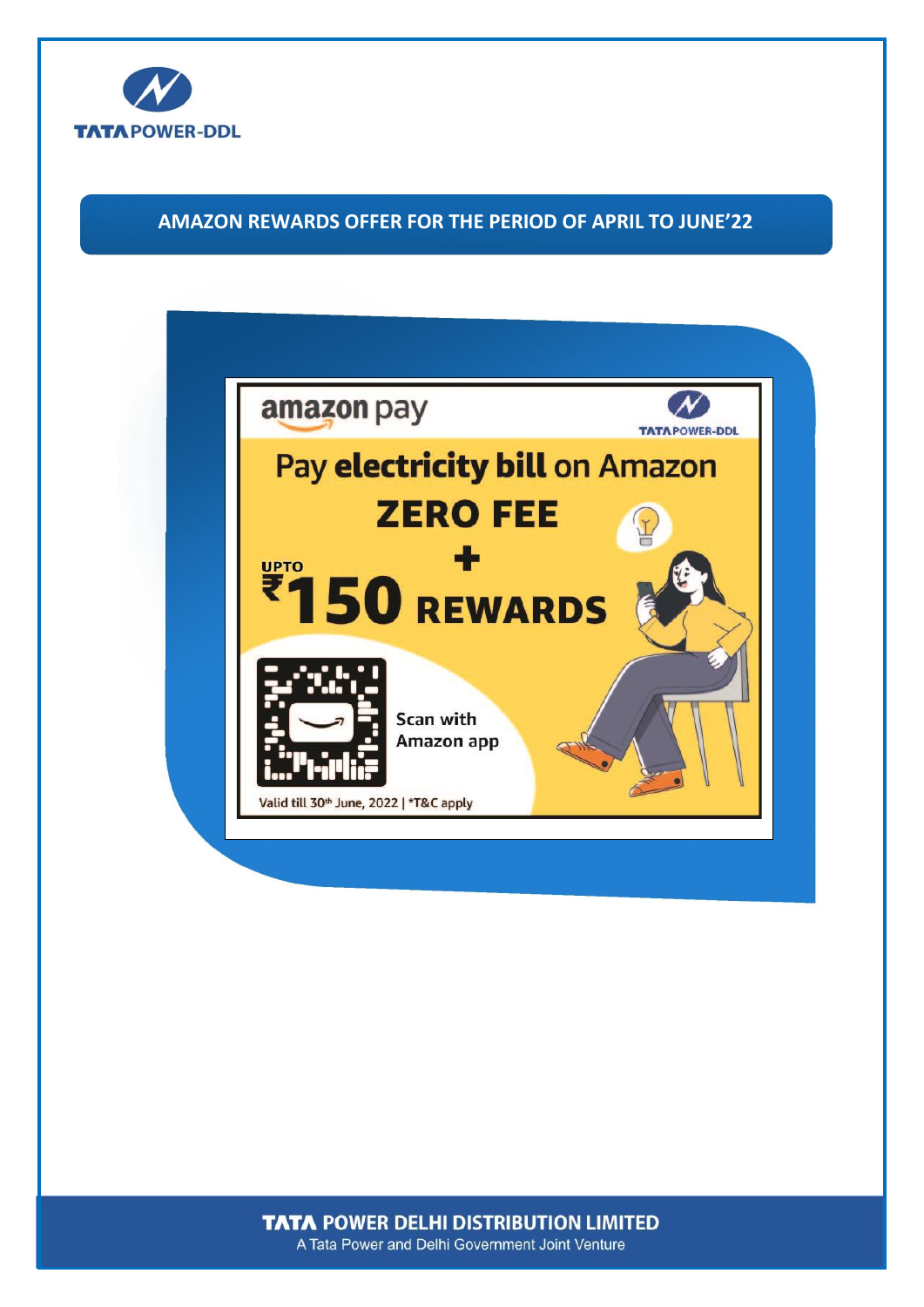

# **Pay Tata Power DDL electricity Bill on AMAZON & get up to Rs.150/- Rewards for the period from 1 st April'22 to 30 th June '22**

# **For Payment click this below link :**

[https://www.amazon.in/hfc/bill/electricity?billerId=TATAPWR00DEL01&ref=TPDDLWEBSITE](https://apc01.safelinks.protection.outlook.com/?url=https%3A%2F%2Fwww.amazon.in%2Fhfc%2Fbill%2Felectricity%3FbillerId%3DTATAPWR00DEL01%26ref%3DTPDDLWEBSITE&data=04%7C01%7Cvkkalia%40prione.in%7C9da8c3bf8caf4c9e227508d9a5d129e2%7Cc1715891027c42fe924b77cb35e48c92%7C0%7C0%7C637723140029050931%7CUnknown%7CTWFpbGZsb3d8eyJWIjoiMC4wLjAwMDAiLCJQIjoiV2luMzIiLCJBTiI6Ik1haWwiLCJXVCI6Mn0%3D%7C1000&sdata=GiMjeybjVoNYWyttUcmwq8orpsX2uGwmJBXd%2BcWgi7U%3D&reserved=0)

# **What is the offer?**

● Get Rewards up to Rs.150 on Tata Power DDL electricity bill payment when the Customer does electricity bill payment on AMAZON.

● Minimum Bill / Transaction amount is ₹100 to avail this offer.

● The Rewards benefit will be provided to the customers in the form of Coupons for various categories like Shopping, third party App offers like Swiggy, Dominos, Uber ect. The use and redemption of the gift card(s) will be governed by the applicable terms and conditions.

# **What is the eligibility criteria?**

● Cashback is applicable to All the Customers who has done Electricity Bill Payment at AMAZON for Minimum bill value of Rs.100.

- Offer valid on all the payment mode i.e. Credit Card / Debit Card / UPI etc.
- This Offer can only be availed by the customer once during the Month, i.e. only one Eligible Transaction per month.

**What is offer Duration? From 1st April 2022 to 30th June 2022**

#### **How many times can I avail the offer?**

This Offer can only be availed by the customer once during the Month, i.e. only one Eligible Transaction per month during the period of April to June'22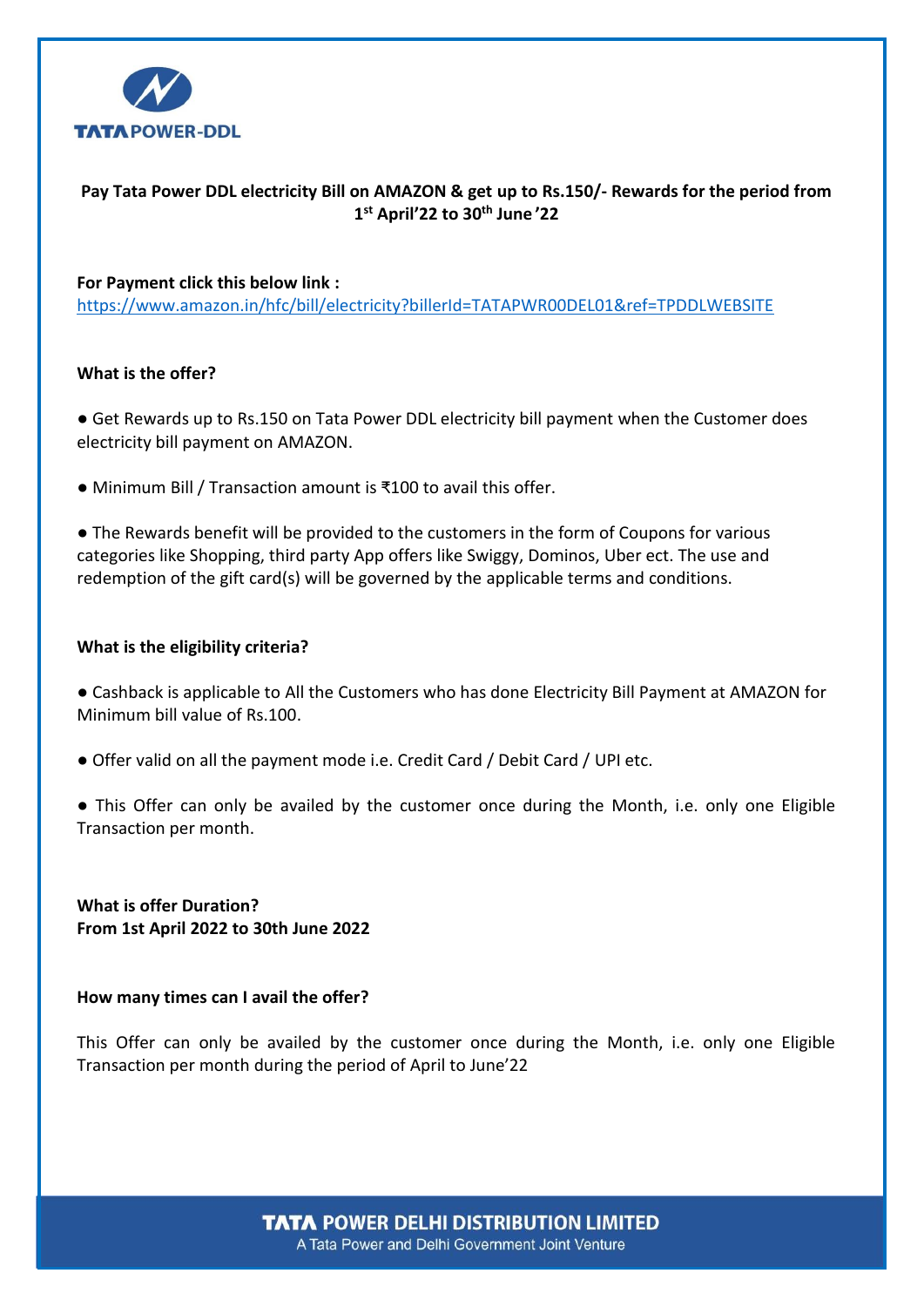

# **Other Terms and Conditions:**

● The limited period promotional offer, namely 'Tata Power (Delhi) Electricity Bill Payments' offer is provided to you by Amazon Pay (India) Private Limited ("**APIPL**") and is made available by Amazon Seller Services Private Limited ("**ASSPL**") on the website [www.amazon.in](http://www.amazon.in/) and the corresponding mobile site and mobile application (collectively, "**Amazon.in**"), in respect of the electricity bill payments on Amazon.in.

● These offer terms and conditions ("**Offer Terms**") are in addition to Amazon.in Conditions of Use and Privacy Notice to which you agree to by using Amazon.in and the terms that are applicable to electricity bill payments. To the extent the Conditions of Use are inconsistent with these Offer Terms, these Offer Terms shall prevail with respect to the Offer only.

● This Offer is valid from April 1, 2022 to June 30, 2022 ("**Offer Period**"), unless extended or revoked by APIPL in its sole discretion, without prior notice and without any liability.

● The Rewards under this Offer will be provided up to Rs.150 per customer per Eligible Transaction for a minimum transaction value of INR 100 once in a month.

● The Rewards benefit will be provided to the customers in the form of Coupons for various categories like Shopping, third party App offers like Swiggy, Dominos, Uber ect. The use and redemption of the gift card(s) will be governed by the applicable terms and conditions.

● The Rewards(under this Offer) will be provided to the customer within 1 business day of completion of the Electricity bill payment transaction.

● This Offer can only be availed by the customer once during the Month, i.e. only one Eligible Transaction per month.

● APIPL reserves the right, at any time, without any prior notice, without liability and without assigning any reason whatsoever, to add / alter / modify / change or vary any or all of these Offer Terms or to replace, wholly or in part, this Offer by another offer, whether similar to this Offer or not.

● This Offer is available only on the payments for Tata Power (DDL) electricity bills generated by Electricity Providers in India. For the avoidance of doubt, it is clarified that this Offer is available only on Tata Power (DDL) electricity bill payments of select Electricity Providers that are available and listed on [Amazon.in.](http://amazon.in/)